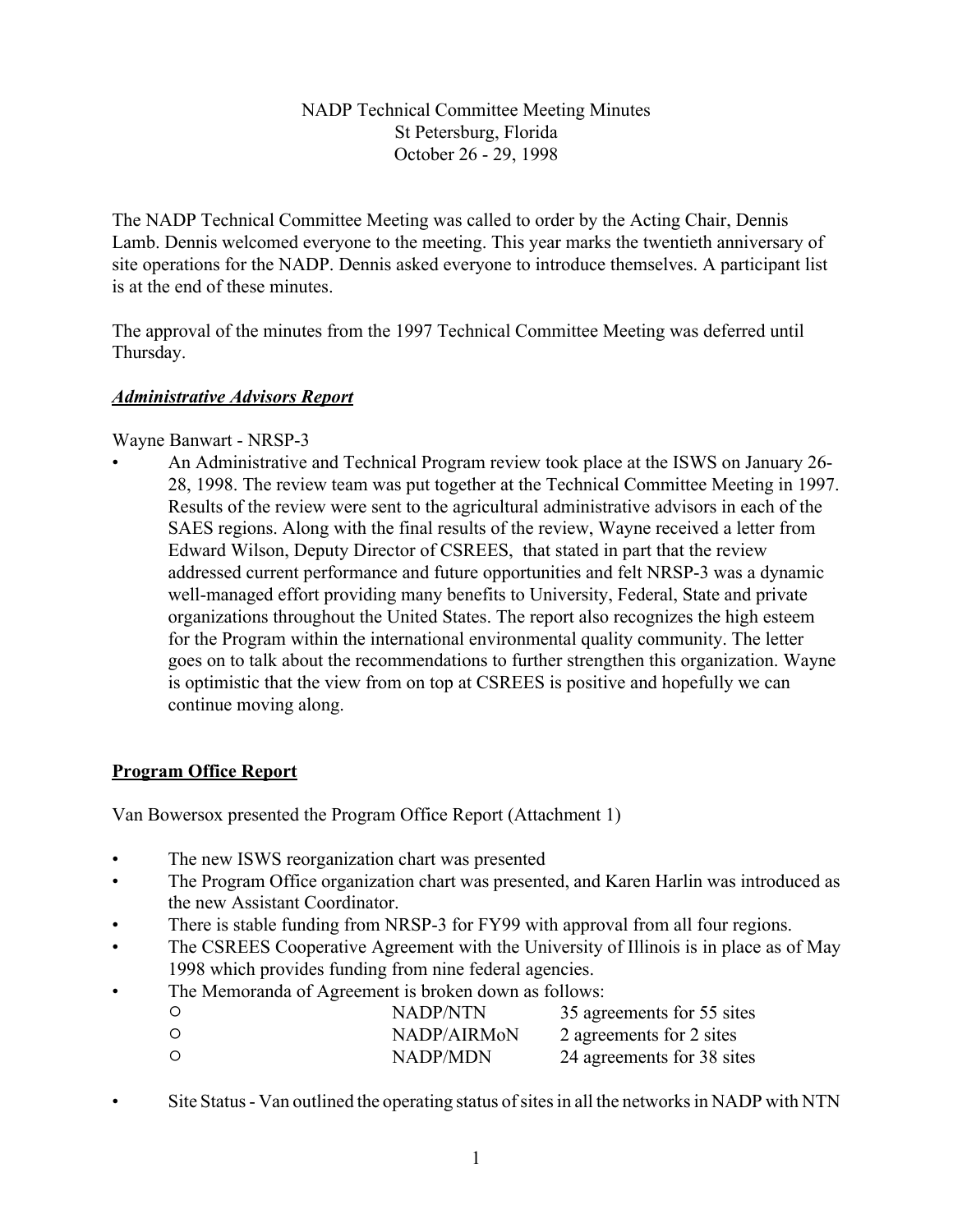having 199 active sites, AIRMoN having 10 active sites and MDN having 38 active sites.

- Van outlined the meeting support at the Program Office.
- Archive sample disposition was discussed. Two requests for archival samples await Executive Committee action. The request from Dr. Ito was approved by the ad hoc committee. The request from Dr. Welker was received via e-mail on 23 October.
- The Nutrient brochure will be reviewed by the Environmental Effects subcommittee at this meeting.
- Site Support Services
- Personnel
- Site Documentation Information from the ATS performance reviews are being received and added to the NADP files. The web page will be updated using these data.
- Site Liaison The new Instruction Manual for Site Operation is in final review. There were no site moves and no site modifications.
- On-site Systems and Performance Surveys ATS has completed 56 site visits through September 23, 1998.
- Site Operator Training Course held from 22-24 September, 1998, with 29 operators from 28 sites in attendance.
- Network Equipment Depot (NED) statistics reported.
- Data & Information Services Van outlined the changes implemented in the past year to the Web page as well as changes and improvements under development. Statistics were presented on web page activity and data turnaround. A high priority will be given to improving data turnaround and accessibility on the Web site.
- Date Reports / Requests The *1997 NADP Wet Deposition Summary* is in preparation and will include 16 pages instead of 12, adding AIRMoN and MDN data. The *1996 and 1997 Quality Assurance Report* is under review with publication expected by the end of the year.
- Quality Assurance The QA Manager position is still open because of failure to attract a candidate. The position will be re-advertised with hopes of hiring someone by January 1999.

## **Budget Advisory Committee ( BAC)**

Mark Nilles reported on the BAC.

- Two new representatives were added, Clyde Sweet for MDN and Bruce Rodger as the state representative.
- All in all there is stable funding, although the State of Wisconsin sites are an unknown.
- There is \$1.4 million through federal agreements.
- \$2 million is expected for analytical services and Program Office support with all other sources included, such as independent sites.
- Adding in the value of the USGS and EPA QA/QC programs the program total is around \$4 million.
- The USGS-BRD sites are being picked up by BLM for the most part.

## **Laboratory Reports -**

- CAL Report
	- <sup>O</sup> The CAL report was given by Mark Peden (see Attachment 2).
	- $\circ$  Reorganization of the CAL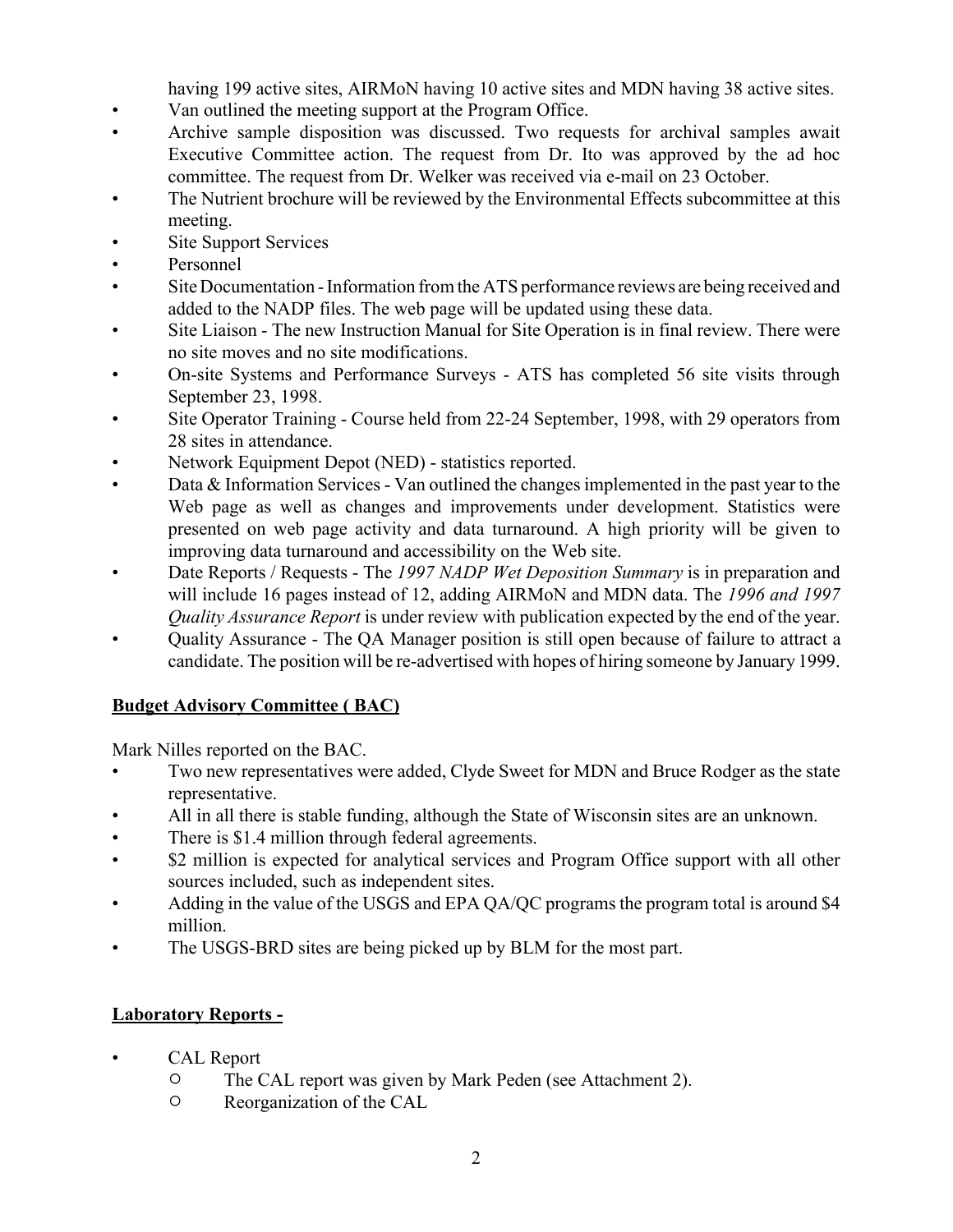- $\degree$  New CAL Personnel Tom Bergerhouse, computer support and Tracie Klotz, sample preparation lab.
- <sup>O</sup> pH electrode update 128 electrodes sent out from November 1997 to October 1998
- " QA report combined 1996/97 QA report is ready for review and to be published by the end of 1998.
- <sup>O</sup> Training Course 32 attendees at CAL training from September 22-24, 1998.
- $\circ$  Interlaboratory comparison studies -
	- WMO/GAW
	- National Water Research Institute (NWRI) ecosystem Interlaboratory QA Program studies FP72 & FP73 - Rain and Soft Waters
- $\circ$  Network Equipment Depot (NED)
- O Operator's manual revision
- $\circ$  Annual lid seal replacement
- O AIRMON
	- 10 active sites; since 1 October 1992, 6567 samples collected; 410 DF/DK (field blank) analyzed; 188 internal blind samples sent in by IL11
	- Data through the end of June 1998 (lab ID number AA7350L) have been finalized; preliminary data through October 1998 (AA776L) are available for distribution.
	- A standardized set of pictures of most of the sites are on hand and these will be digitized and put on the Web page.
	- Special studies include the thymol preservative study, the Australian study, the CAPMoN raingage study ended in Fall, 1997 (with results being reviewed), the Nipher-shielded Canadian snowgages study has begun with gages installed at 4 sites for at least two years.
- $\circ$  Computer upgrades in the lab
- $\circ$  Special research projects
	- Gelman filter study shows a definite decrease in sodium contamination
	- pH 4.3 check solution shelf-life study is 1.5 years into the two year shelf-life study and there is still no evidence of any degradation of the nitrate in the solution.
	- The stability study is looking at filtration vs. refrigeration as preservation methods for precipitation samples.
- HAL Report
	- <sup>O</sup> The HAL report was given by Eric Prestbo (see Attachment 3).
	- <sup>O</sup> In 1999, Frontier Geosciences is re-organizing the laboratory from 3 independent groups to 2 interdependent groups. There are no expected changes in HAL staffing in the near future.
	- $\circ$  Quality assurance and quality control
		- Field and system blanks currently on hold until decision finalized about better approach
		- Intercomparison with parallel MIC-B sample system at ME98 initial results show good agreement with the MIC-B
		- This month 15 MDN samples per quarter will be sent to 3 Mercury deposition labs (5 each) for intercomparison
		- Parallel MDN Aerochems at WA18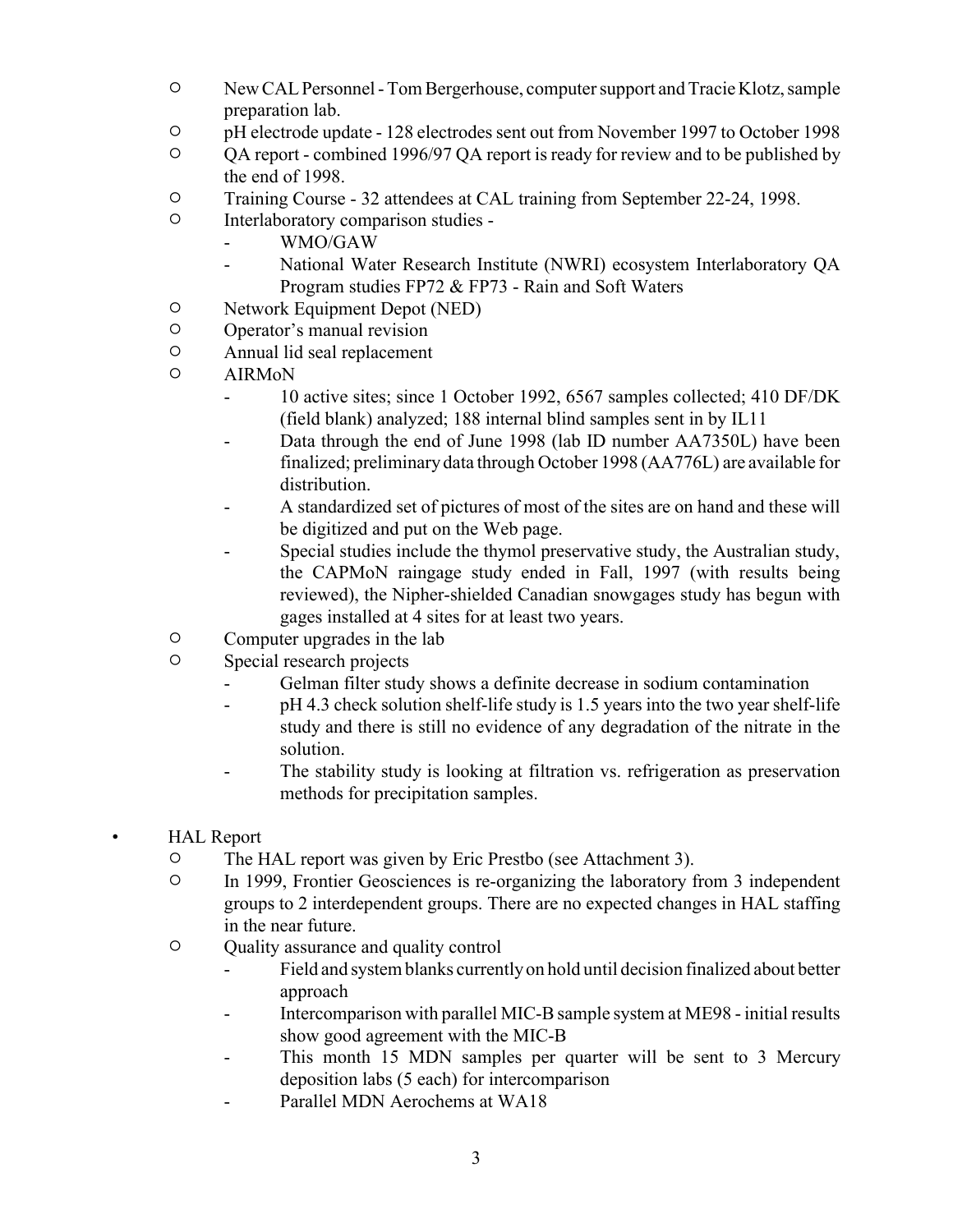- Draft MDN specific SOP's written will be complete MDN QA manual by end of Fall, 1998
- $\circ$  Scientific Initiatives
	- Measurement of trace metals in MDN samples
	- Dry deposition methods intercomparison
	- In progress: Tekran Auto-analyzer, waiting for arrival; peer reviewed paper this winter
- $\circ$  Network operations 1997 to present
	- Dual pen event recorder and new glassware in use
	- 2.0 liter bottle will be standard by January 1999.
	- Startups at CO97 and 3 Louisiana sites
- $O$  Data Management and analysis
	- 1997 data submitted to the Program Office, first 2 quarters of 1998 will be submitted to the PO by mid-December
	- Future data turnaround will be on a quarterly frequency with approximately a 3 month lag time and no longer than 6 months.
	- Excel interface added to the MDN Access data base which will enhance quarterly draft reporting to site sponsors
	- MDN Annual Report in progress

# **AIRMoN**

The AIRMoN report was presented by Rick Artz. He commented on site status, the CAPMoN study and the National Geographic Kids Network.

Bruce Hicks is combining AIRMoN wet and dry data for total deposition estimates. The University of Virginia has a contract to examine AIRMoN wet and dry data.

# **MDN**

Clyde Sweet presented the Mercury Deposition Network report. He showed a map of the proposed sites in Ohio, Pennsylvania and New Brunswick, Canada. About half of these sites are collocated with NTN sites.

Van commented that the Program Review asked for a network design for MDN. Bill Schroeder is working with Clyde on a design to include Canada and Mexico. Clyde in now Planning the network design, an external laboratory audit and a field QA program with ATS.

There will be a small price increase to cover total MDN costs. The price increased from \$159 to \$169 per sample starting in October 1999.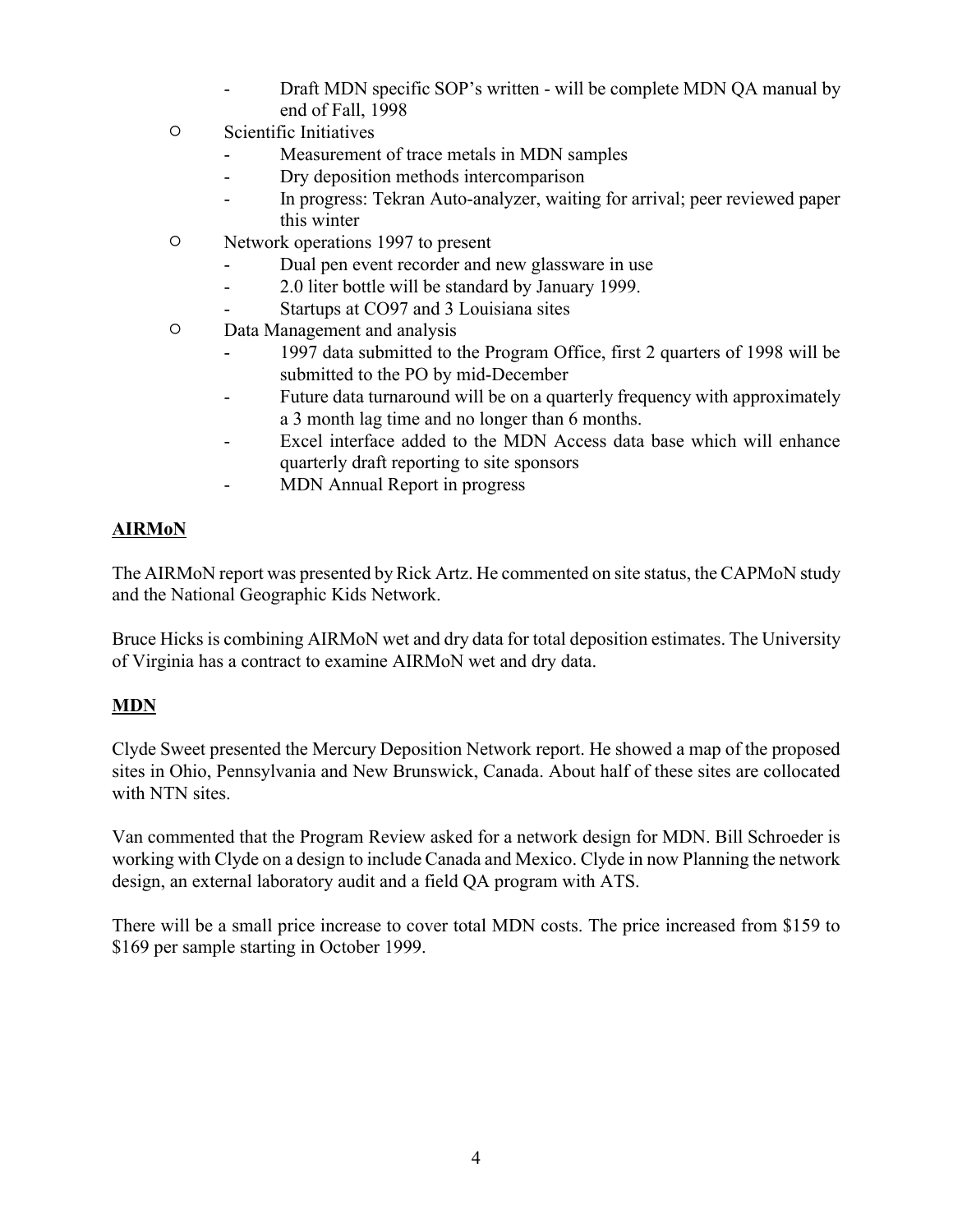## *Agency Reports*

# **USGS -**

The USGS report was presented by Mark Nilles.

There are five papers in progress for publication by USGS staff using the NADP data. USGS is involved in education by sponsoring NSTA teacher's activity guides by using an on-line data base of NADP data. The external QA programs are continuing, along with the raingage tests. The USGS supported a workshop given by the Ecological Society of America in Washington, DC in March.

The external QA effort for NADP will continue and Mark is working on a network equipment modernization plan.

# **FWS**

Ellen Porter presented the FWS report.

The Brigantine site in New Jersey is up and running. FWS sponsors 3 NADP and 2 MDN sites. Inquiries are being made about MDN because of mercury in fish and other wildlife. There is a need for the mercury brochure. The Federal Land Managers (FLAG) has work groups in ozone, visibility, policy, and air to evaluate effects. FLAG says NADP is the source of snowpack data and deposition data for Class 1 areas. The nutrient brochure should be ready by the end of the year.

# **NPS**

Kathy Tonnessen presented the NPS report.

NPS sponsors 24.5 NTN sites with the newest being near Canyonlands and the Virgin Islands. Volcanoes National Park in Hawaii is still under consideration for a future sites.

NADP data are used for GIPPER reporting with some trend analysis and by ranking sites by wet deposition of sulfur and nitrogen. The INDEX site network, in conjunction with EPA, has 14 NPS sites, all have a full complement of air quality monitoring including wet and dry deposition, UV monitoring, visibility and ozone. NPS is examining 6 years of snowpack data in comparison with NADP data in the Rockies. Kathy discussed other uses of the data in various parts of the country at NPS facilities and parks.

## **USFS**

Dick Cline presented the USFS report.

Dick reported that funding was stable with the same number of sites as in the past.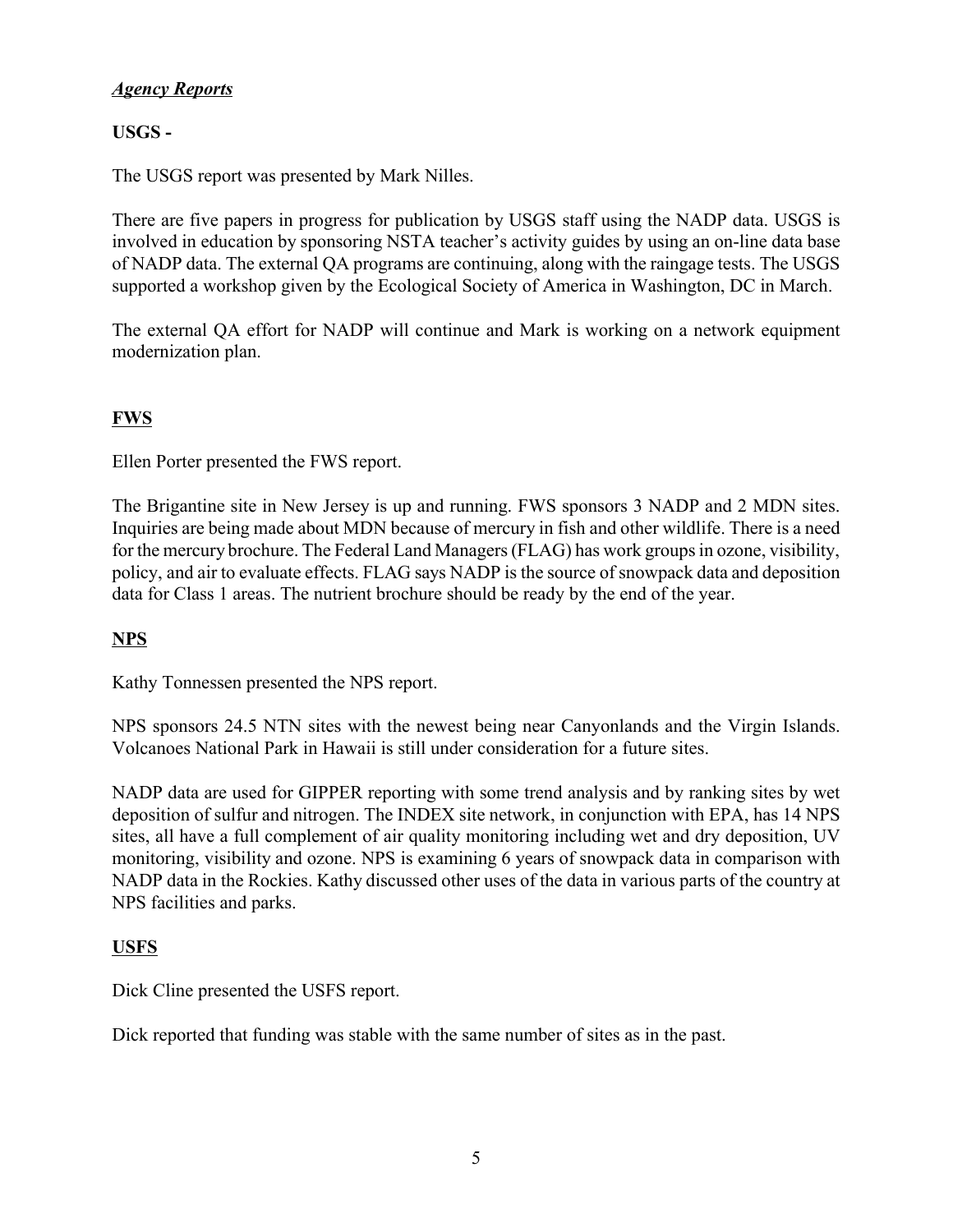# **NOAA**

Rick Artz presented the NOAA report.

The NAPAP report is at the printers and a hypoxia study will be reported.

Funding is stable for the NOAA sites.

# **EPA**

Rona Birnbaum presented the EPA report.

EPA provides continued support for the site audit program (ATS). There has been positive feedback about this program.

Rona reported several site status related items. They are working on a contracting glitch for GA20. Twenty CASTNet sites will be added to the NADP in February 1999. There are funds for five North American Tribal sites to be added to the network sometime in February 1999.

# **Final Technical Meeting 10/29/98**

## **Subcommittee Reports**

## **Data Management and Analysis Subcommittee**

Luther Smith presented the Data Management and Analysis Subcommittee report.

- New officers are Luther Smith, Chair; Bob Brunette, Vice-Chair; and Gary Lear, Secretary
- Data products and availability have improved
- Email will continue as a discussion and voting venue for the committee
- Sign up and sign off options will be created for subcommittee membership
- The handling of CASTNet sites was discussed
- Screening protocols from the Program Office will be discussed at the Spring meeting
- The DMAS voted to discontinue collecting dry-side samples

The report was accepted

## **Network Operations Subcommittee**

Scott Dossett presented the Network Operations Subcommittee report

- Susan Johnson is the next secretary for NOS
- Lab audits: CAL-1999 target date with the team of John Gordon, John Robertson, Mary Ann Allan and one other person to be named conducting the audit. MDN- audit is being planned.
- The NOS voted to discontinue collecting dry-side samples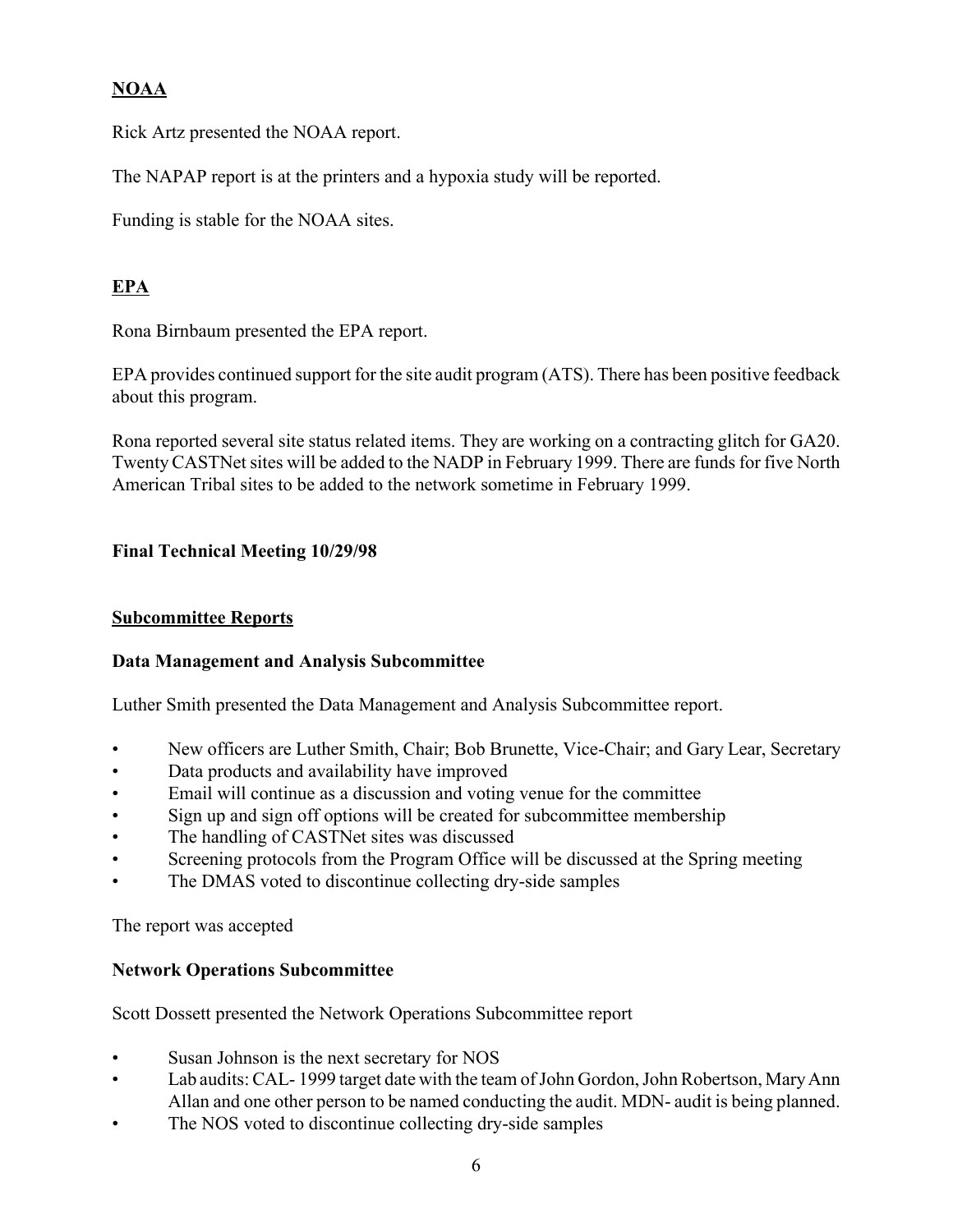*Motion:* Joel Frisch moved to allow FGS/MDN to implement the field blank program with the following features.

- must be a week with no opening
- pour faux rain into the field sample train
- return the sample to the HAL

Discussion followed about the lack of dry periods. HAL will rewrite the SOP to reflect the use of ultrapure to faux rain. Motion carried.

The report was accepted

## **Environmental Effects Subcommittee**

- Brochures: The Nitrogen brochure is ready for review. The design and layout still need to be done. A Mercury brochure is the next project for the EES. They will work with Clyde to develop an outline for the brochure.
- The EES discussed the benefits of coordinating with other organizations and entities involved in atmospheric monitoring and research.
- New avenues of research to explore include cloud water, large particle dry deposition, pesticides and mercury speciation at several MDN sites.

*Motion:* Stop dry-side analysis of NTN samples as of 11.11.98. Scott Dossett seconded. Motion carried.

*Motion:* Write a standardized method for collecting cloud water. Eric Prestbo seconded. Discussion followed. Ellen Porter asked what could EES do to encourage the EPA & NADP to further the measurement of cloud water, fog, etc. The consensus was that a letter needs to be drafted to the Program Office that would be presented to the Executive Committee then go from the Executive Committee to the Technical Committee. The motion was tabled. Bob Bachman will draft a letter with the proposal and methodology.

*Motions:* To put reports on the web for the general user community. Discussion followed. Rich Grant suggested to amend the motion to state that the NADP remind the user, via email, to report any publications or reports where the NADP data were used. John Sherwell accepted the amendment. Motion carried.

The report was accepted.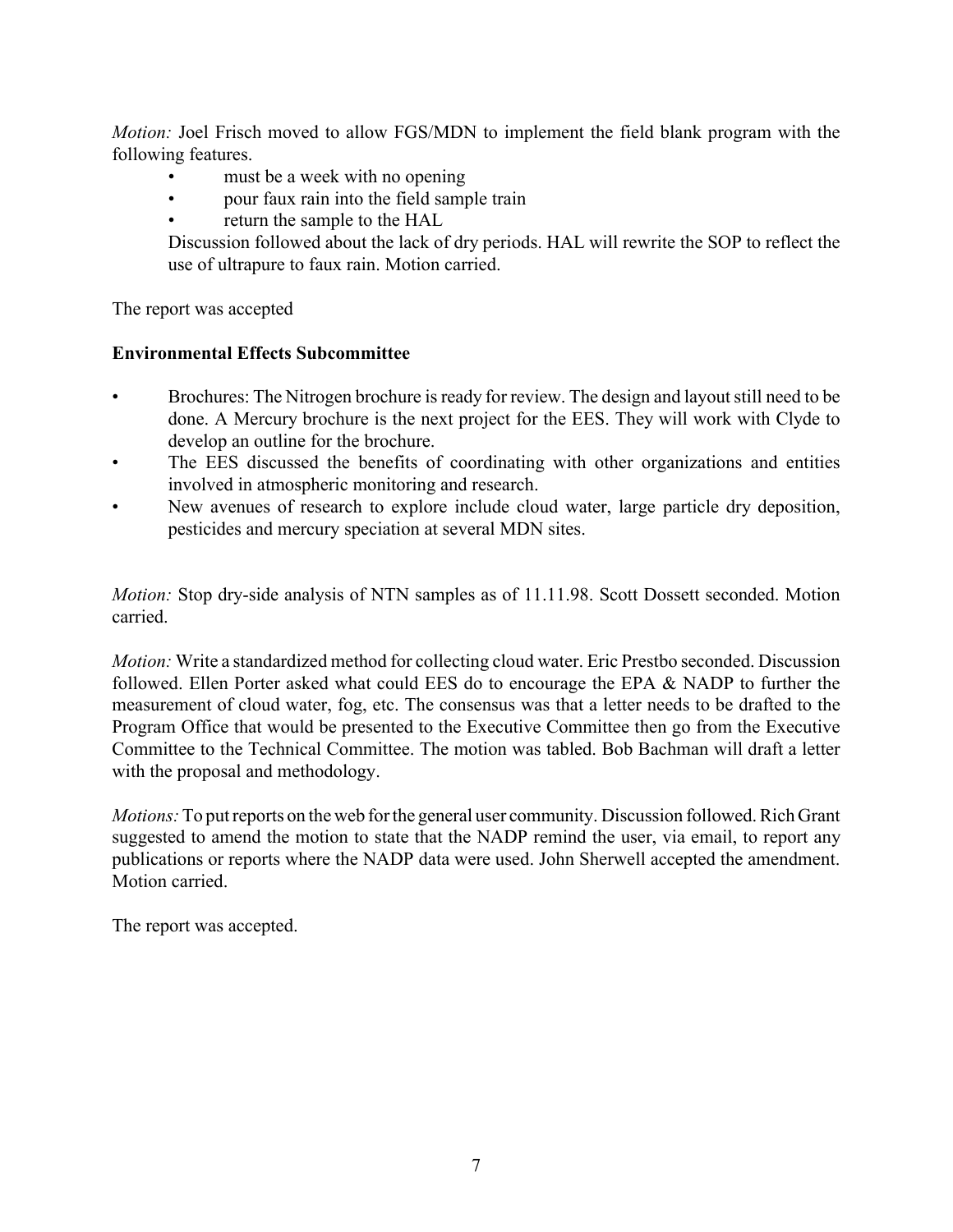## **Executive Committee Report**

Dennis Lamb presented the Executive Committee Report

- A set of by-laws are being formulated. Mark Nilles and Gary Lear will put together a draft set of by-laws with a tentative vote at the interim Executive Committee meeting. It will then be brought to the Technical Committee.
- The name of the program will be NADP with the networks being NTN, AIRMoN and MDN with future networks being under the umbrella of NADP. Jim Lynch so moved. Bob Brunette seconded. Motion carried.
- Ito's archival request was passed by the Executive Committee.
- The Nominating Committee put forward the nomination of Secretary to be Rick Artz. Rick accepted the nomination. Van Bowersox moved to accept the nomination through acclamation. Joel Frisch seconded. Motion carried.
- Jim Lynch presented plans for the 1999 meeting. Jim would like to have the meeting in the west with suggestions for Sacramento or Seattle. Mary Ann Allan and Joel Frisch will help Jim to make contacts in that area. Dennis suggested that a committee of three be maintained to plan future meetings. This could include the vice-chair, the secretary and another designated person. Van said there are monies earmarked to invite 4 or 5 speakers.

Jim Lynch thanked Dennis again for taking on extra duties of Chair for this year's meeting in the absence of Stephen Vermette.

Van Bowersox moved to adjourn the meeting.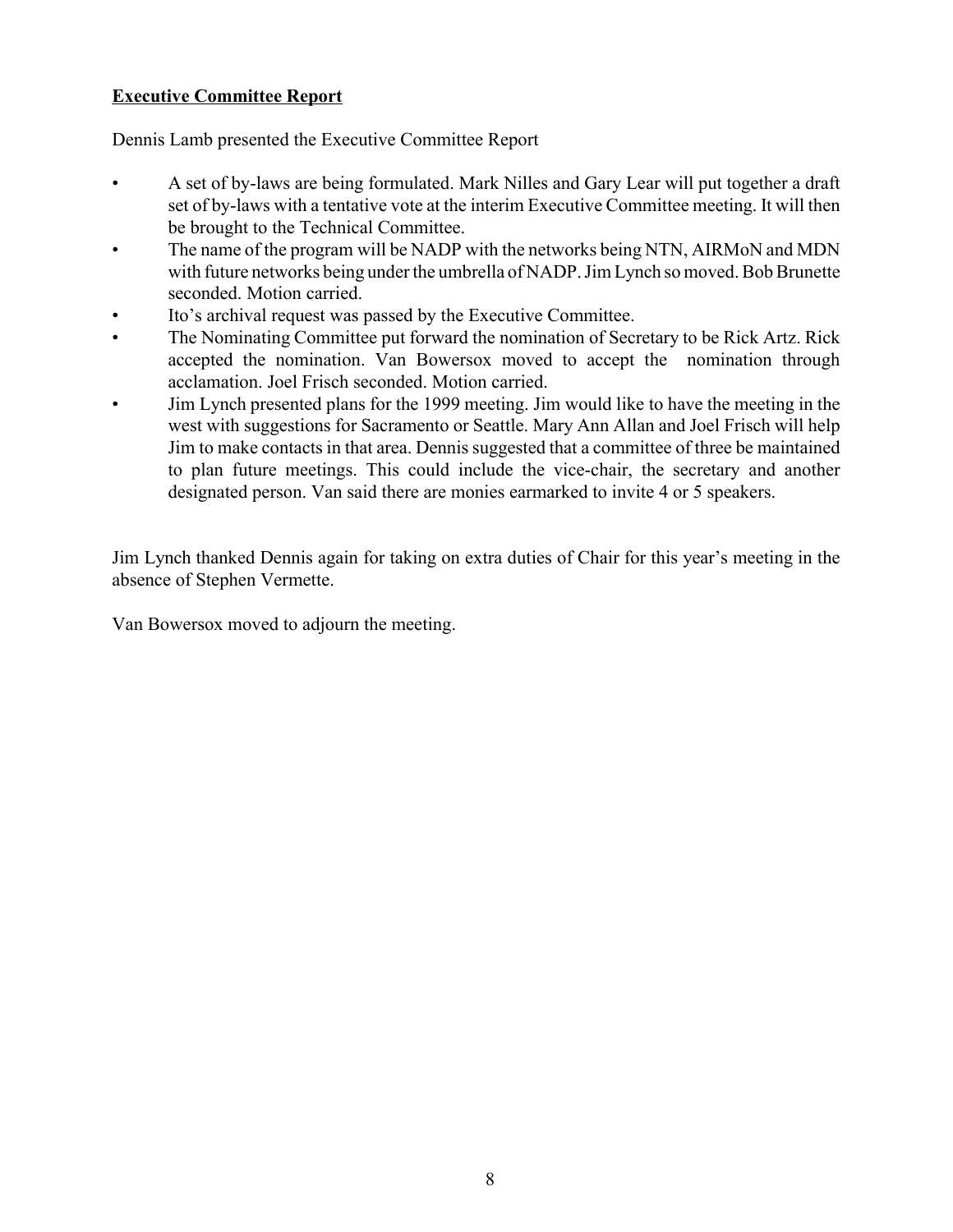### **PARTICIPANT LIST**

#### **NADP Technical Committee Meeting**

October 26-29, 1998 St. Petersburg, FL

Mary Ann Allan Lee Alter Richard Artz Thomas D. Atkeson Robert G. Bachman Sue Bachman Wayne L. Banwart Stephanie Rose Benkovic Rona Birnbaum Van Bowersox William H. Brown Boris Chevone Richard Cline David Clow Timothy Coleman Stan Coloff Wayne Cornelius Ellis B. Cowling Brigita Demir L. Kellie Dixon Scott Dossett Kathy Douglas Charles T. Driscoll William Dunn Arthur E. Elling Dale Evarts Neil Frank Joel Frisch Cari Furiness Karen Harlin Kristi Heuer Bruce B. Hicks Elizabeth Holland Laura L. Hult Thomas G. Huntington Don Gatz Constance N. Geller John Gordon Richard H. Grant Holly Greening Hiroshi Hara

George Ingersoll Anthony Janloki Susan Randall Johnson Daniel Jones Mike Kelly Dennis Lamb Bob Larson Gregory B. Lawrence Gary Lear Steve Lindberg Mark Losleben James A. Lynch Dave MacTavish Robert P. Mason Lee A. Maull Mark A. Mesarch Paul E. Miller Stuart Nagourney Mark Nilles Dan Orr William Parton Mark Peden Ellen Porter Eric Prestbo Raymond Pribble Dudley J. Raynal Al Riebau John K. Robertson Louraine Robertson Jane Rothert Alexey Ryaboshapko LeRoy Schroder John Sherwell John P. Shimshock Gilbert C. Sigua Luther Smith Lee E. Sommers Alexandre Soudine Ariel Stein Gary Stensland Robert K. Stevens